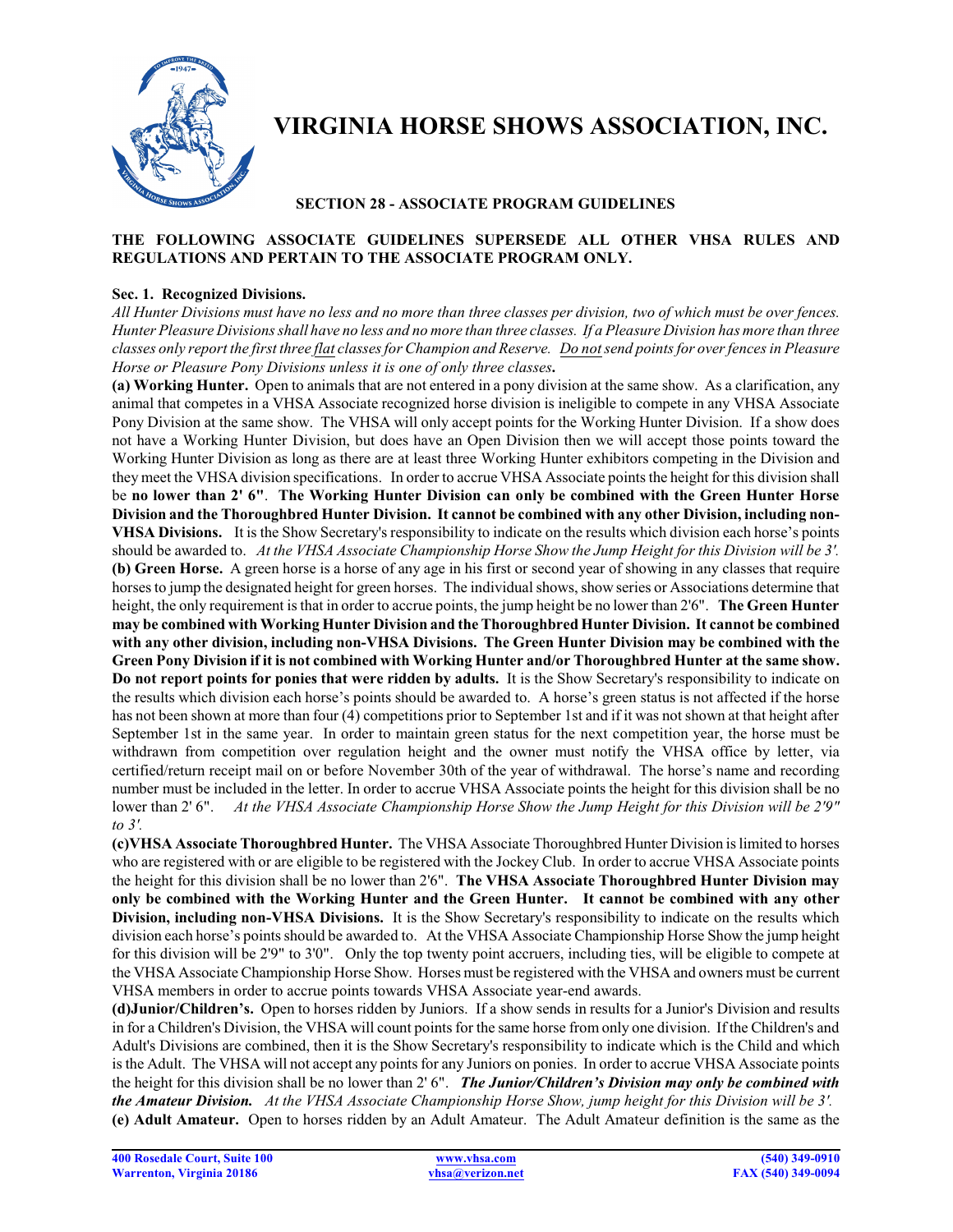definition accepted by the VHSA Regular Program. Each Amateur/Adult should be capable of signing a statement to that effect. It is the responsibility of each show and/or horse show organization to police the Amateur status of its participants. Ifthe Children's and Adult Divisions are combined, then it is the ShowSecretary's responsibility to indicate which is the child and which is the adult. Amateurs on ponies may not accumulate points in this division. In order to accrue VHSA Associate points the height for this division shall be no lower than 2' 6". *The Adult Amateur Division may only be combined with the Junior/Children's Division. At the VHSA Associate Championship Horse Show the Jump Height for this Division will be 3'.*

**(f) Small-Medium Pony.** Open to ponies ridden by Juniors. If this division is combined with the Large Pony Division, then it is the Show Secretary's responsibility to indicate the size of each pony. **All VHSA Associate Pony Divisions including unjudged and warm-up classes are restricted to Junior riders only.** In order to accrue VHSA Associate pointsthe height for this division shall be no lower than Small 2', Medium2'3". **The Small/MediumPony Division may be combined with the Large Pony Division and the Green Pony Division.** *At the VHSA Associate Championship Horse Show the Jump Heights for this Division will be Small - 2', Medium - 2'3".*

**(g) Large Pony.** Open to ponies ridden by Juniors. If this division is combined with the Small-Medium Pony Division, then it is the Show Secretary's responsibility to indicate the size of each pony. **All VHSA Associate Pony Divisions including unjudged and warm-up classes are restricted to Junior riders only.** In order to accrue VHSA Associate points the height for this division shall be no lower than 2'6". *The Large Pony Division may be combined with the Small/Medium Pony Division and the Green Pony Division. At the VHSA Associate Championship Horse Show the Jump Height for this Division will be 2'9".*

**(h) Green Pony.** Open to ponies ridden by Juniors. If this division is combined with the Green Horse Division, then it is the Show Secretary's responsibility to indicate which is the horse and which is the pony. **All VHSA Associate Pony Divisions including unjudged and warm-up classes are restricted to Junior riders only.** A Green Pony is a pony of any age in his first year of showing in any classes that require ponies to jump the designated height for green pony. (Ponies are only allowed to show one year as Green Ponies). A pony's green status is not affected if the pony has not been shown at more than four (4) competitions prior to September 1st and if it was not shown at that height after September 1st in the same year. In order to maintain green status for the next competition year, the pony must be withdrawn from competition over regulation height and the owner must notify the VHSA office by letter, via certified/return receipt mail on or before November 30th of the year of withdrawal. The pony's name and recording number must be included in the letter. In order to accrue VHSA Associate points the height for this division shall be no lower than Small 2', Medium 2'3", Large 2'6". *The Green Pony Division may be combined with the Pony Hunter Division or the Green Hunter Division if the Green Hunter Division has not combined with the Working Hunter Division. At the VHSA Associate Championship Horse Show the Jump Heights for this Division will be Small - 2', Medium - 2'3", Large - 2'6".*

**(i) Adult Hunter Pleasure Horse.** Open to horses shown with hunter tack on the flat and, if applicable, over fences ridden by an Adult. Points for over fences will be accepted along with on the flat only if over fences is currently part ofthe show's Hunter Pleasure Division. It is acceptable for Associate Horse Shows to combine the Adult Hunter Pleasure and the Junior Pleasure Hunter Divisions, however, it is the Show Secretary's responsibility to indicate on the results which is the Adult rider and which is the Junior rider. **The Adult Hunter Pleasure Horse Division may only be combined with the Junior Hunter Pleasure Horse and/or the Pleasure Pony Hunter Division.** Horses may cross enter into another VHSA Associate Pleasure Division at same show.

**(j) Junior Hunter Pleasure Horse.** Open to horses shown with hunter tack on the flat and, if applicable, over fences ridden by a Junior. Points for over fences will be accepted along with on the flat only if over fences is currently part of the show's Hunter Pleasure Division. It is acceptable for Associate Horse Shows to combine the Adult Hunter Pleasure and the Junior Pleasure Hunter Divisions, however, it is the Show Secretary's responsibility to indicate on the results which is the Adult rider and which is the Junior rider. **The Junior Hunter Pleasure Horse Division may only be combined with the Adult Hunter Pleasure Horse and/or the Pleasure Pony Hunter Division.** Horses may cross enter into another VHSA Associate Pleasure Division at same show.

**(k) Hunter Pleasure Pony.** Open to ponies shown with hunter tack on the flat and, if applicable, over fences, ridden by a Junior. Points for over fences will be accepted along with on the flat only if over fences is currently part of the show's Hunter Pleasure Division.

**The Hunter Pleasure Pony Division may only be combined with the Adult Hunter Pleasure Horse and/or the Junior Hunter Pleasure Division. All VHSA Associate Pony Divisions including unjudged and warm-up classes is restricted to Junior riders only.**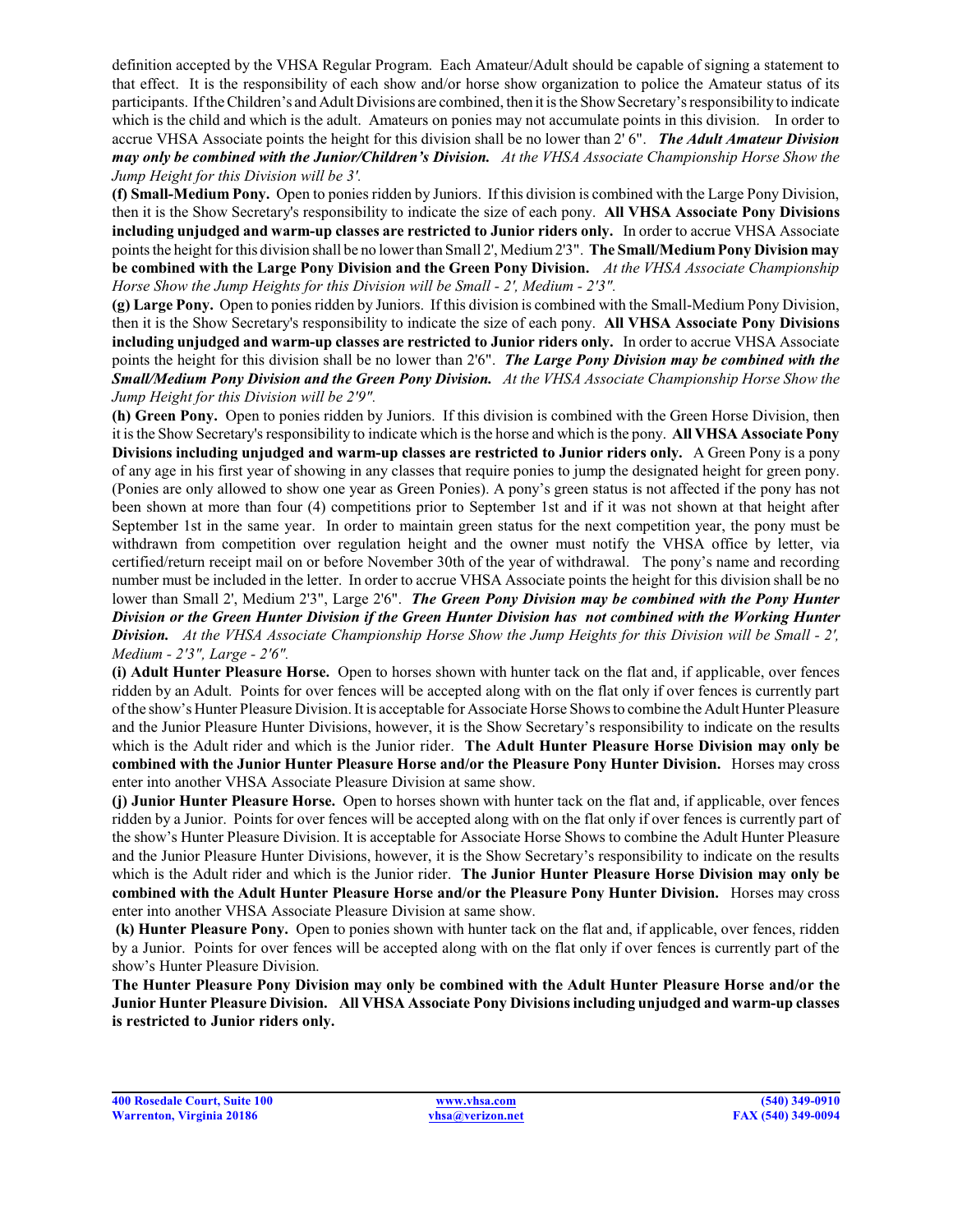**(l) Hunter Short Stirrup.** Open to horses and ponies ridden by children 12 years and under, however, shows may specify a lower age limit, i.e., 10 years and under. The division will consist of three (3) classes, two over fence classes and a walk, trot, canter under saddle class. **Short Stirrup riders, ponies and horses may not cross enter into any other VHSA Associate Division or a VHSA Associate rated Equitation Class with the exception of VHSA Associate Junior Equitation On The Flat and Pleasure Pony or Pleasure Horse at any show in which they exhibit in the Short Stirrup Division**. Short Stirrup riders will be limited to no more than two (2) entries in the Short Stirrup Division at any one horse show. The jump height for this division shall be decided by individual horse shows, but should be no lower than 18" and no higher than 2' with a minimum of four (4) jumps**. The Short Stirrup division cannot be combined with any other Division.** *At the year-end Championship show Short Stirrup riders may cross enterinto the Equitation on the Flat, Pleasure Horse or Pleasure Pony Division. At the year-end Championship show Short Stirrup ponies and horses may cross enter into the Equitation on the Flat, Pleasure Horse, Pleasure Pony and any non-point division, i.e., Special Hunters. At the VHSA Associate Championship Horse Show the Short Stirrup Divisionwill be split nine (9) years and under and ten to twelve (10-12) years old (show age). At the VHSA Associate Championship show the jump height will be approximately 18" and may include changes of direction.*

**(m) VHSA Pony Equitation Class.** Open to Juniors mounted on ponies. The judges may select at least one-fourth of the class to show at a walk, trot, and canter and to perform additional tests at the judge's discretion. Jump heights can be determined by each show. Shows are allowed to combine any of the three Equitation classes, however, the secretary must specify on the results sheet by each rider's name as to which class points should be applied to (i.e., Pony, Junior or Adult). A rider can only participate in one Associate Equitation Class per show, with the exception of the VHSA Equitation on the Flat Class. The Associate Equitation Classes cannot be a part of the "Regular" VHSA Equitation Medal Classes, however, they can be a part of any other Equitation Class, for example: XYZ Horse Show Association/VHSA Associate PonyEquitationClass and must be listed in the horse show's Prize List as such. **The rider must be a VHSA member or the points will not count towards the Associate year-end Championship.** If anyone shows in this class and is not a member they will not receive points, nor will anyone be moved up in placement due to a non-member showing in that particular class. Equitation Classes at the Associate Championship Horse Show will be double points. In order to accrue VHSA Associate points the heights for this class shall be no lower than small 2', medium 2'3", and large 2' 6". *At the VHSA Associate Championship Horse Show the Jump Heights for this Class will be Small - 2', Medium - 2'3", Large - 2'9".*

**(n) VHSA Children's/Junior Equitation Class.** Open to Juniors mounted on horses. The judges may select at least one-fourth of the class to show at a walk, trot, and canter and to perform additional tests at the judge's discretion. Jump heights can be determined by each show. Shows are allowed to combine any of the three Equitation classes, however, the secretary must specify on the results sheet by each rider's name as to which class points should be applied to (i.e., Pony, Junior or Adult). A rider can only participate in one Associate Equitation Class per show, with the exception of the VHSA Equitation on the Flat Class. The Associate Equitation Classes cannot be a part of the "Regular" VHSA Equitation Medal Classes, however, they can be a part of any other Equitation Class, for example: XYZ Horse Show Association/VHSA Associate PonyEquitationClass and must be listed in the horse show's Prize List as such. **The rider must be a VHSA member or the points will not count towards the Associate year-end Championship.** If anyone shows in this class and is not a member they will not receive points, nor will anyone be moved up in placement due to a non-member showing in that particular class. Equitation Classes at the Associate Championship Horse Show will be double points. In order to accrue VHSA Associate points the height for this class shall be no lower than 2'6". *At the VHSA Associate Championship Horse Show the Jump Height for this Class will be 3'.*

**(o) VHSA Adult Amateur Equitation Class.** Open to Adult Amateurs mounted on horses. The judges may select at least one-fourth of the class to show at a walk, trot, and canter and to perform additional tests at the judge's discretion. Jump heights can be determined by each show. Shows are allowed to combine any of the three Equitation classes, however, the secretary must specify on the results sheet by each rider's name as to which class points should be applied to (i.e., Pony, Junior or Adult). A rider can only participate in one Associate Equitation Class per show, with the exception of the VHSA Equitation on the Flat Class. The Associate Equitation Classes cannot be a part of the "Regular" VHSA Equitation Medal Classes, however, they can be a part of any other Equitation Class, for example: XYZ Horse Show Association/VHSA Associate PonyEquitationClass and must be listed in the horse show's Prize List as such. **The rider must be a VHSA member or the points will not count towards the Associate year-end Championship.** If anyone shows in this class and is not a member they will not receive points, nor will anyone be moved up in placement due to a non-member showing in that particular class. Equitation Classes at the Associate Championship Horse Show will be double points. In order to accrue VHSA Associate points the height for this class shall be no lower than 2'6". *At the VHSA Associate Championship Horse Show the Jump Height for this Class will be 3'.*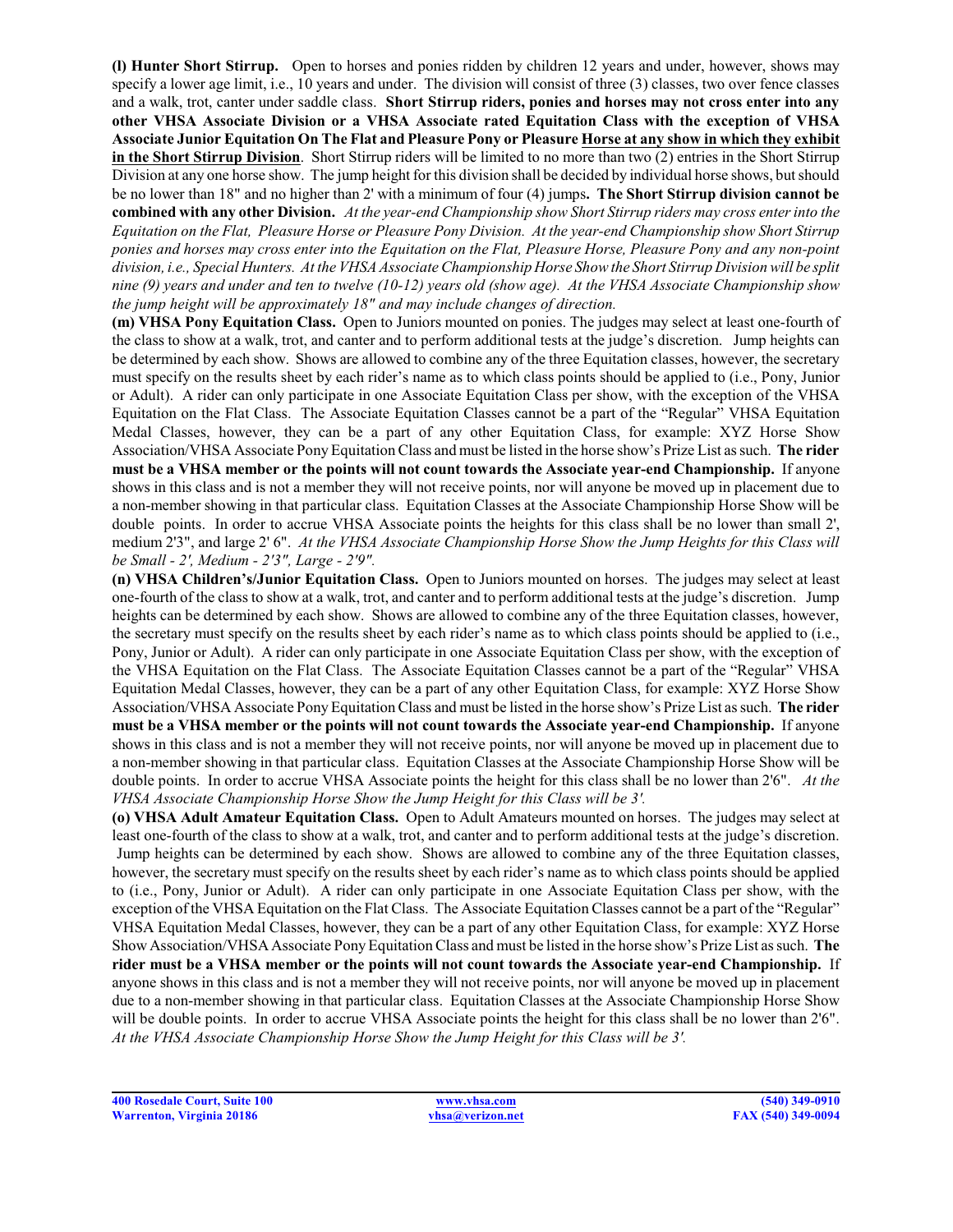**(p) VHSA Junior Equitation on the Flat 15-17.** Open to riders who have reached their 15th birthday by December 1st of the calendar year, but not reached their 18th birthday as of December 1st of the calendar year. To be shown at a walk, trot and canter both ways of the ring and judged on position, control and guidance. Tests 1-19 may be used, excluding those requiring work over fences. Three entries are necessary to fill this class. **The rider must be a VHSA member or the points will not count towards the Associate year-end Championship.** If anyone shows in this class and is not a member they will not receive points, nor will anyone be moved up in placement due to a non-member showing in that particular class. Equitation Classes at the Associate Championship Horse Show will be double points. If there are insufficient entries, this class may be combined with the Junior Equitation on the Flat 14 & under and/or the Adult Amateur Equitation on the Flat.

**(q) VHSA Junior Equitation on the Flat 14 & Under.** Open to riders who have not reached their 15th birthday by December 1st of the calendar year. To be shown at a walk, trot and canter both ways of the ring and judged on position, control and guidance. Tests 1-19 may be used, excluding those requiring work over fences. Three entries are necessary to fill this class. **The rider must be a VHSA member or the points will not count towards the Associate year-end Championship.** If anyone shows in this class and is not a member they will not receive points, nor will anyone be moved up in placement due to a non-member showing in that particular class. Equitation Classes at the Associate Championship Horse Show will be double points. If there are insufficient entries, this class may be combined with the Junior Equitation on the Flat 15-17 and/or the Adult Amateur Equitation on the Flat.

**(r) VHSA Adult Amateur Equitation on the Flat.** Open to amateurs 18 years of age and older. To be shown at a walk, trot and canter both ways of the ring and judged on position, control and guidance. Tests 1-19 may be used, excluding those requiring work over fences. Three entries are necessary to fill this class. **The rider must be a VHSA member or the points will not count towards the Associate year-end Championship.** If anyone shows in this class and is not a member they will not receive points, nor will anyone be moved up in placement due to a non-member showing in that particular class. Equitation Classes at the Associate Championship Horse Show will be double points.

If there are insufficient entries, this class may be combined with the Junior Equitation on the Flat 15-17 and/or the Junior Equitation on the Flat 14 & Under.

#### *Jumper Specifications:*

**(s) Novice Jumper.** Open to horses and ponies in their 1st or 2nd year of showing in jumper classes at 2'6" or higher as of December 1st of the current show year. Horses and ponies in this division may only cross enter into the Novice Children's/Adult Amateur Jumper if rider is eligible, Thoroughbred Jumper and Low Jumper or any other class that does not exceed 3'0" at the same show. The jump/fence heights in each class shall be no lower than 2'3" and no higher than 2'6". Associations may submit points for their jumper divisions that have the same specifications as VHSA Associate Jumper Divisions. However, shows must use the VHSA Division names on their result sheets.

**(t) Novice Children's/Adult Amateur Jumper:** Open to children and adult amateurs in their 1st or 2nd year ofshowing in jumper classes at 2'6" or higher as of December 1st of the current show year. Riders in this division may only cross enter into the Novice Jumper if horse is eligible, Thoroughbred Jumper and Low Jumper or any other class that does not exceed 3'0" at the same show. The jump/fence heights in each class shall be no lower than 2'3" and no higher than 2'6". Associations may submit points for their jumper divisions that have the same specifications as VHSA Associate Jumper Divisions. However, shows must use the VHSA Division names on their result sheets.

#### **\*\*Novice Children's/Adult Amateur Jumper and Novice Jumper classes may be run together, with separate points reported to the Associate Program.**

**(u) Low Jumper.** In order to accrue VHSA Associate points in this division the jump/fence heights in each class shall be no lower than 2'6" in height and no greater than 3' in height. Spreads shall be no greater than height of the fence. Associations may submit points for their jumper divisions that have the same specifications as VHSA Associate Jumper Divisions. However, shows must use the VHSA Division names on their result sheets.

**(v) Schooling Jumper.** In order to accrue VHSA Associate points in this division the jump/fence heights in each class shall be no lower than 3' in height and no greater than 3'6" in height. Spreads shall be no greater than the height of the fence. Associations may submit points for their jumper divisions that have the same specifications as VHSA Associate Jumper Divisions. However, shows must use the VHSA Division names on their result sheets.

**(w) Modified Jumper.** In order to accrue VHSA Associate points in this division the jump/fence heights in each class shall be no lower than 3'6" in height and no greater than 4' in height. Spreads shall be no greater than the height of the fence. Associations may submit points for their jumper divisions that have the same specifications as VHSA Associate Jumper Divisions. However, shows must use the VHSA Division names on their result sheets.

**(x) Children's/Adult Amateur Jumper.** In order to accrue VHSA Associate points in this division the jump/fence heights in each class shall be no lower than 2'6" in height and no greater than 3'3" in height. Spreads shall be no greater than the height of the fence. Associations may submit points for their Jumper Divisions that have the same specifications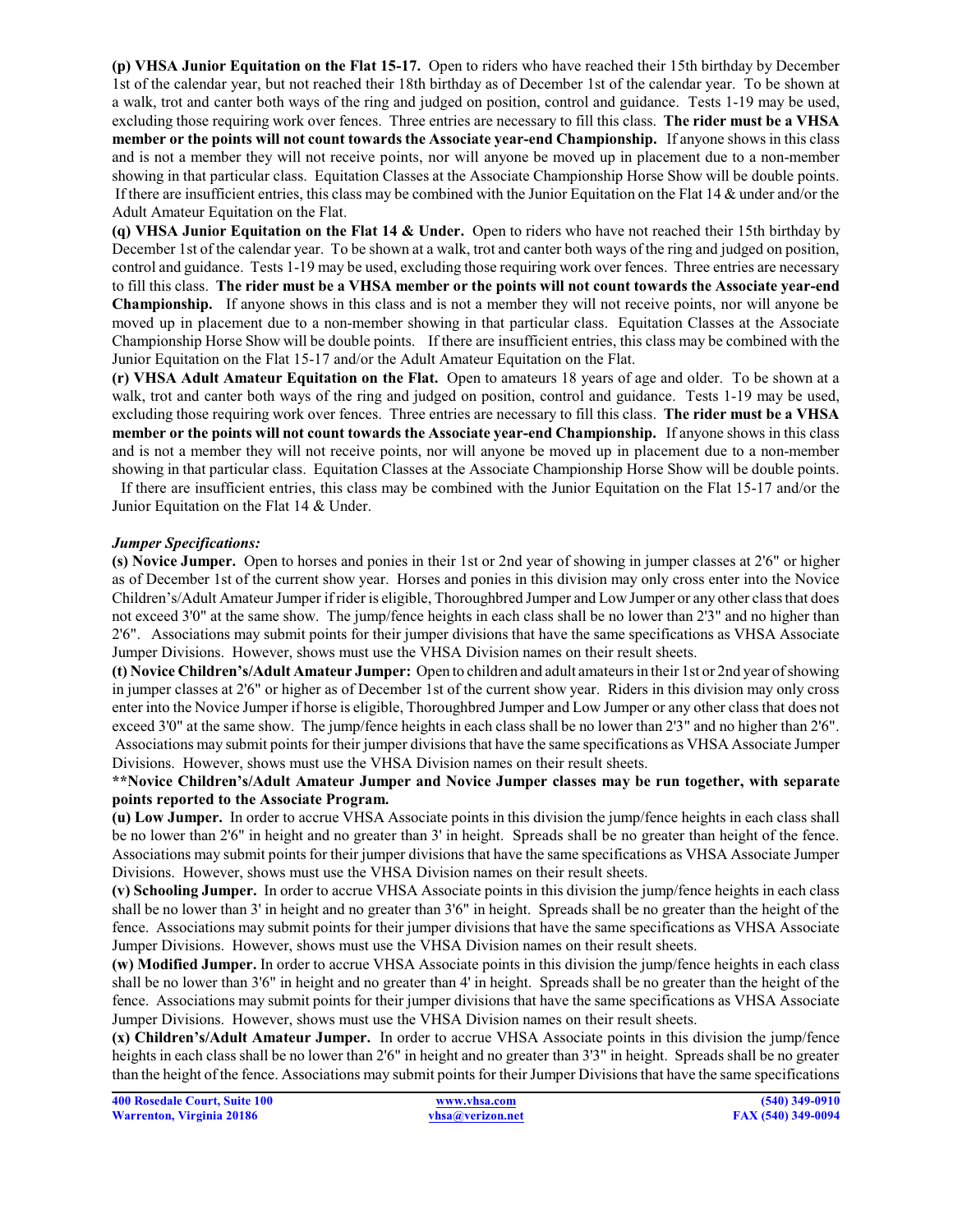as VHSA Associate Jumper Divisions. However, shows must use the VHSA Division names on their result sheets. **(y)VHSA Associate Thoroughbred Jumper.** The VHSA Associate Thoroughbred Jumper Division islimited to horses who are registered with or are eligible to be registered with the Jockey Club. In order to accrue VHSA Associate points the height for this division the jump/fence heights in each class shall be no lower than 2'6" and no higher than 3'0". Spreads shall be no greater than height of the fence. The VHSA Associate Thoroughbred Jumper Division may not be combined with any other VHSA Associate recognized division with the exception of the Low Jumpers when necessary. Horses must be registered with the VHSA and owners must be current VHSA members in order to accrue points towards VHSA Associate year-end awards.

**(z) All Jumper Divisions** shall consist of no less than two (2) classes and no more than three (3) classes**.** If you have a division with more than three (3) classes only submit results from the first three classes and only use those classes to compute Champion and Reserve Champion points. There must be at least two (2) exhibitors who complete the course in order for that respective class to count. **Any other combination must jump their respective height.**

#### **Sec. 2. VHSA Associate Championship Show**.

**(a)** Exhibitors do not have to bring a measurement card to the VHSA Associate Championship Show.

**(b)** Qualifications. 1) A rider must have shown at five Associate Shows as a current VHSA member throughout the show season. 1a) Any rider that shows at any of the current year indoor shows as spelled out in section 2(b)5) must have shown in a total of eight Associate shows as a member throughout the show season in order to compete at the Associate Championship Horse Show. 2) A horse must have been shown at five Associate Shows as a VHSA recorded horse and must be shown under it's recorded name and as owned by it's currently recorded owner who must be a current VHSA member. 3) Associate Horse Shows will only be allowed to be held through the last full weekend in October or depending on the calendar, no Hunter shows will be recognized by the VHSA Associate Program at least two weeks prior to the VHSA Associate Championship Hunter Horse Show. 4) The top twenty according to points accrued will receive automatic entry into the Associate Championship Show provided their correct, completed entry form has been received by the close of entries per the current year's prize list. All others will be taken on a first come, first serve basis, per the postmark on the entry form and points accrued. All divisions will be restricted in number. 5) A horse or pony that has participated in the current year indoor horse shows (Washington International, Harrisburg, The National Horse show) in any division that is the same or similar to any division for which the Associate Program offers a high score award will not be eligible to compete in that same or similar division in the current year-end Associate Championship Show. Local Day, Hunt Night, Equitation Finals, Side Saddle, and Marshall Sterling are among the exceptions to this rule.

**(c)**As a service to our Associate sanctioned horse shows, any VHSA member who has an outstanding horse show debt with one of our recognized horse shows will be ineligible, as well as the horses recorded in their name, to compete in the VHSA ASSOCIATE CHAMPIONSHIP HORSE SHOW. Once the VHSA has received written confirmation from the horse show that the debt has been cleared, that individual and horses recorded in their name will again be in good standing and eligible to compete at the VHSA ASSOCIATE CHAMPIONSHIP HORSE SHOW.

In order to utilize this service the debt must be at least thirty days in arrears and the member horse show must notify the VHSA office in writing with the horse show name, date, horse show contact person with telephone number/e-mail address, debtors name, amount owed and for what reason. There is a \$10 charge for this service to cover the "Certified" mailing expenses. The exception to this is any debt occurred within thirty days of the Championship Horse Show can be expedited by providing the VHSA office with the afore mentioned information.

#### **Sec. 3. VHSA Associate Recognized Horse Show Requirements.**

**(a)** Competition applications and dues must be received by the VHSA office thirty (30) days prior to the competition date or that competition will **not** be recognized as a VHSA Associate show\*. However, if the competition application, dues and a late fine of \$100 is received in the VHSA office **prior** to the competition date, then the horse show may be recognized as a VHSA Associate show with approval ofthe Associate Executive Committee. The first late filing fee will be \$100 for horse show, the second late filing fee is \$150 for horse show, the third late filing fee is \$200 for horse show and after the third time of filing late, the Horse Show/Show Manager will incur a \$300 late filing fee per horse show for the remainder of the show calendar year. All applications received by the VHSA office without the proper dues will automatically be returned to the Show Manager. Only those competition dates that have been paid will be recognized by the VHSA and listed on the Associate Horse Show Calendar. Competition dues are \$65 per show or \$50 per day for consecutive multiple day shows. Competition Managers must be current VHSA members.

**(b)**All Horse Shows that want to be VHSA Associate recognized are required to provide the Virginia Horse Shows Association a Certificate of Insurance naming the VHSA as additional insured for each horse show date. The insurance should be a minimum of 1 million per occurrence/2 million aggregate. **\*The Certificate of Liability Insurance MUST**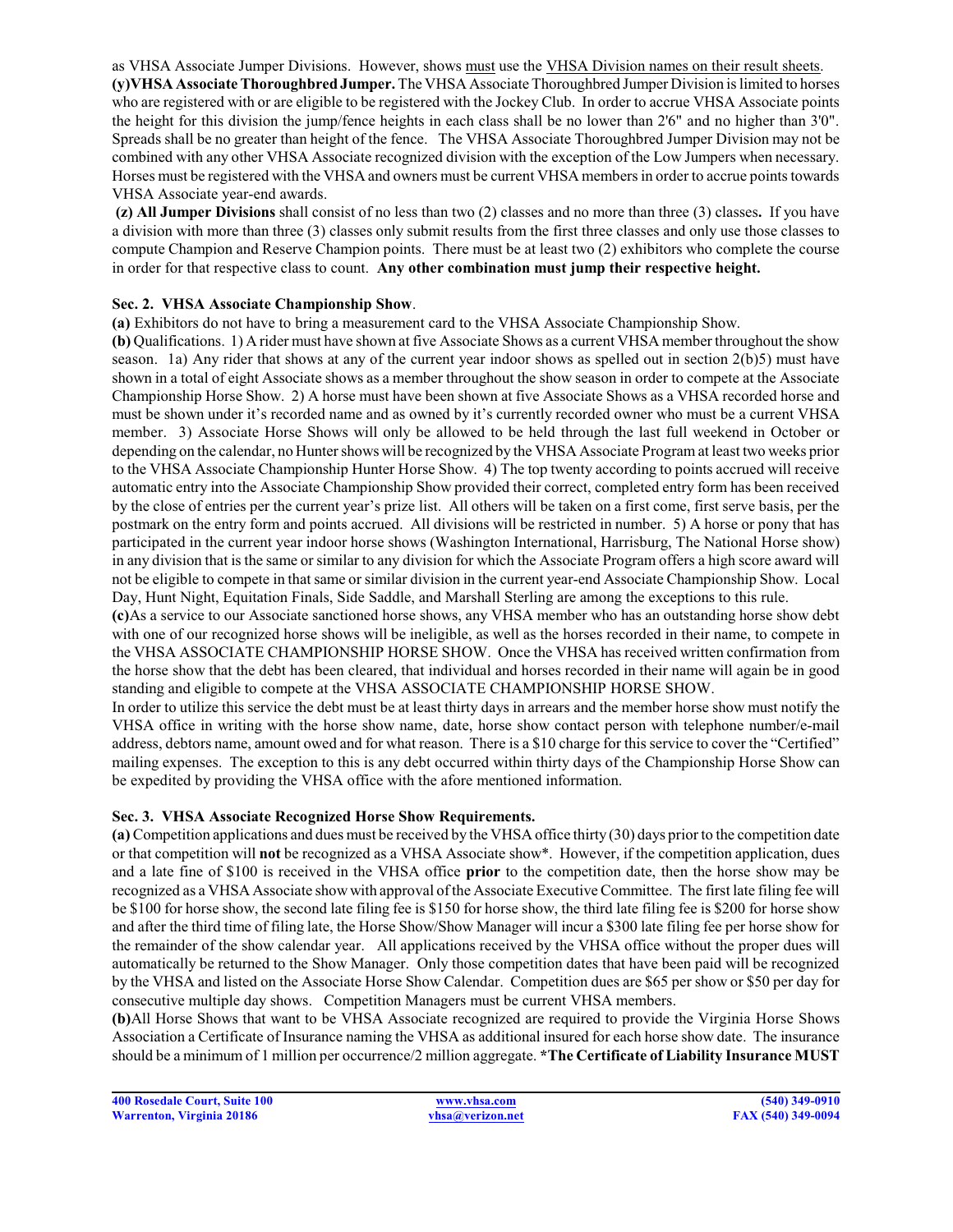#### **be received at least thirty (30) days prior to the competition date or there will be a \$100 late fine. Any show that does not have a Certificate of Liability Insurance on file at least two weeks prior to the competition date will not be VHSA sanctioned and will be removed from the calendar.**

**c)** A horse show must offer four (4) Associate Divisions in order to be recognized as a VHSA Associate horse show. **Exception:** Jumper shows **(only)** may have less than four divisions, but at least two VHSA Associate Divisions in order to be recognized as a VHSA Associate horse show.

**(d)**In order to be an approved VHSA Associate Horse Show, horse show management must provide the VHSA office with a current prize list thirty (30) days prior to the competition date, so the prize list can be reviewed and approved by the VHSA Associate Executive Committee and/or Associate Committee Chairman. If the competition's proposed prize list is not received in the office at least 30 days prior to the requested competition date, a \$50 fine will be imposed. Any revisions, corrections or additions to the prize list must be resubmitted prior to the competition date for final approval. The VHSA Associate Executive Committee specifically reserves the right to withhold prize list and show approval if a prize list is not in complete compliance with all VHSA Associate rules and regulations. The VHSA and the VHSA Associate Program are not responsible for the final content of any prize list

**(e)** All Associate Equitation Classes must be designated as one of the following and must be listed in the Prize List as such: VHSA Associate Pony Equitation Class; VHSA Associate Children's/Junior Equitation Class; VHSA Associate Adult Amateur Equitation Class. **If not listed in the Prize List they will not be accepted by the VHSA office.** The Associate Equitation Classes cannot be a part of the "Regular" VHSA Equitation Classes, however, they can be a part of any other Equitation Class, for example: XYZ Horse Show Association/VHSA Associate Pony Equitation Class.

**(f)** VHSA Associate Horse Show competition dates will not be awarded to USEF rated horse shows except by special permission of the Associate Executive Committee. The Associate Executive Committee reserves the right to award all VHSA Associate Horse Show competition dates. The Associate Executive Committee shall have the authority to take away or not grant Associate recognition, if in its judgement a show or shows do not maintain a reasonable standard of conduct or safety and/or are not in or do not represent the best interest of the Associate Program.

**(g) Associate Horse Show Judge Requirements**. All VHSA Associate Hunter Horse Shows will be required to have an approved VHSA Associate Judge to adjudicate said horse shows. The VHSA Associate approved Judges list can be found on the VHSA website (www.vhsa.com) and will be updated periodically. If a person feels they have been incorrectly omitted and/or wish to be added to the list, they will need to submit their resume listing their judging experience in detail to the VHSA Associate Judges Clinic & Officials Committee via the VHSA office in Warrenton, Virginia and their request will be considered. The people on the approved list will be considered Licensed VHSA Associate Judges. If a show wishes to use a judge not presently on the approved list, they will need to contact the VHSA Associate Judges Clinic & Officials Committee via the VHSA office in Warrenton, Virginia. All judges, including USEF licensed "r'/"R" judges, must be current VHSA members to be eligible. If a Show Manager would like to have a "Guest Judge" who is a current licensed "r" and/or "R" USEF Judge for a horse show, there will be a one time exception per year for the "Guest Judge" so that they would not have to be a current VHSA member. The Show Manager must apply for a "Guest Judge" to the VHSA office in writing at least two weeks prior to the competition date. All persons who are on the approved Judges list are expected to be familiar with the VHSA Rule Book and especially the VHSA Associate Guidelines in Section 28 of the VHSA Rule Book. If persons on the approved list do not renew their VHSA membership yearly, their names will be removed from the list. All persons on the approved list are included at the discretion of the VHSA Associate Judges Clinic & Officials Committee. It is Show Managements responsibility to ensure each judges eligibility and if a show does not fulfill this requirement, it will be subject to a \$200 fine and the possibility of forfeiture future show dates.

#### **Sec. 4. Reporting Show Results**.

**(a)** Show results must be received in the VHSA office within fourteen (14) days of the competition date including any VHSA membership/horse recording applications received at the show. Ifthe show results are later than the fourteen (14) day deadline, the show will incur a \$100 penalty the first time, a \$125 penalty the second time, a \$150 penalty the third time, and the fourth time that horse show association/series will no longer be recognized by the VHSA. All shows that are late must pay the penalty and send the results into the VHSA office no later than thirty (30) daysfrom the competition date in order to continue being recognized by the VHSA for the remainder of the show year and the following show year. **Resultsthat are incomplete/incorrect due to illegible handwriting or not specifying on combined divisions which division/size/Child or Adult the points should go towards will be returned to the Show Secretary with an "incomplete service charge" of \$25. The corrected results must be returned to the VHSA office within seven days**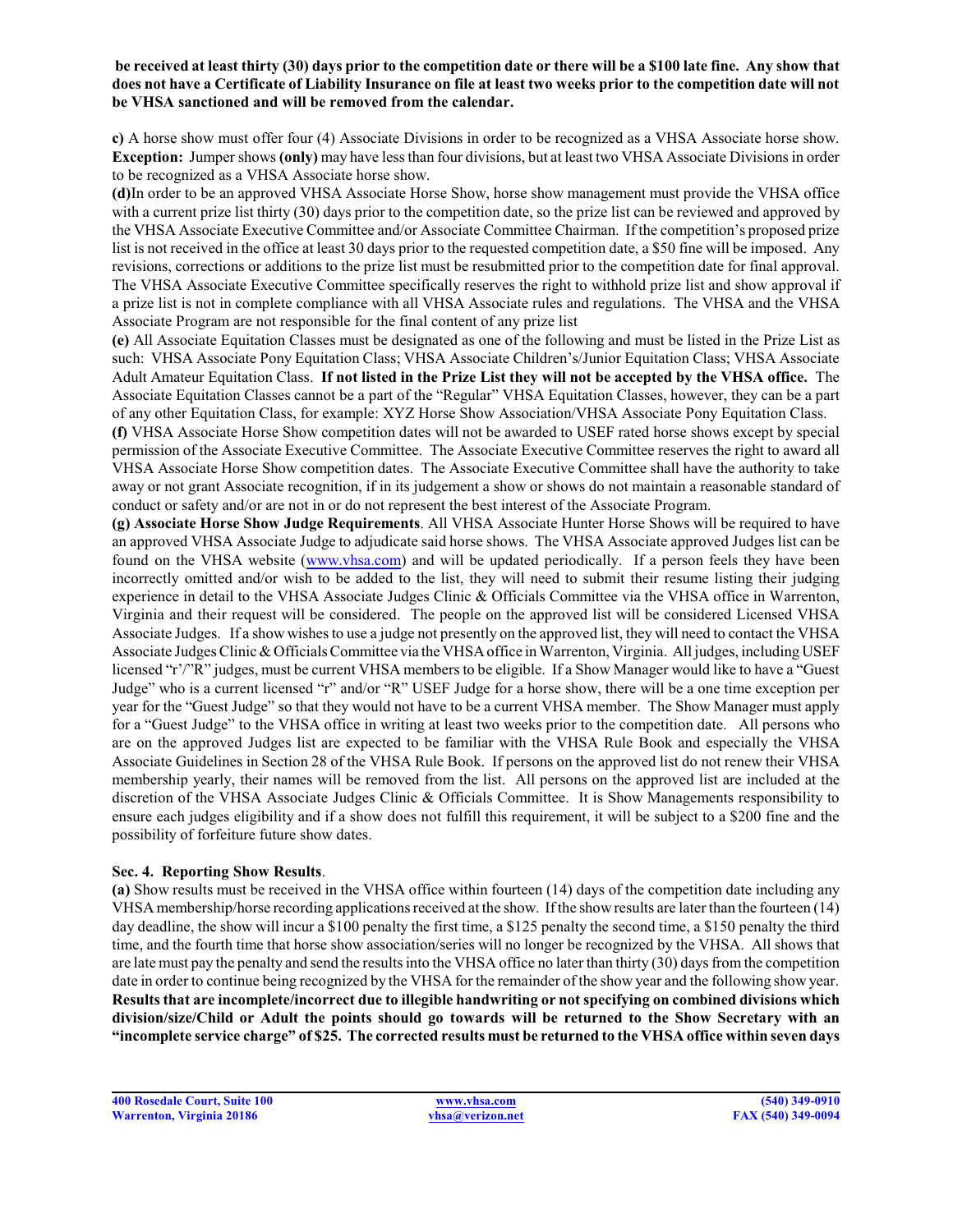**of receipt or the show will incur a \$100 late fine. If all charges are not paid, then future shows will not be recognized by the VHSA and the show will forfeit all paid competition fees. Any VHSA Membership/Horse Recording Applications received at show must be submitted to the VHSA office within fourteen (14) days of the competition date. If the Applications are not sent with the results, it is mandatory that a note is included with the show name and the show date so the applications are dated properly. Applications that are not received in the VHSA office within 14 days the show will incur a \$100 penalty.**

**(b)** If an Associate Horse Show has been cancelled and/or rescheduled, then it is the Show Manager/Secretary's responsibility to notify the VHSA office in writing (e-mail is acceptable). The VHSA office must be notified immediately if a horse show is either cancelled or rescheduled in writing. Failure to notify the VHSA office of any cancellations and/or date changed will result in the competition dues being forfeited.

**c)** If two divisions are combined, i.e., Hunter Pleasure Horse and Pony, then the Show Secretary must specify by each animal whether they are a horse or pony.

**(d)**Only list the placement, do not list the points.

**(e)** List the total number of entries of exhibitors who successfully complete the course in each class in the space provided on the results sheets.

**(f)** The VHSA requires all VHSA Associate recognized horse shows to keep on file the Judge's Cards and the results for every recognized horse show for one full year from the date of show. If a show fails to maintain these records for the full year, they will incur a \$100 fine and the first offense would place the horse show on probation for one year. The second offense would incur a \$100 fine and the VHSA will no longer recognize the horse show.

## **Sec. 5. No credit will be given in any classes with less than three entries\*.**

In Hunter (performance) classes over fences a minimum of three (3) entries must complete each course over fences in order for that class to count**\*.** The under saddle class in a hunter division must have a minimum of three (3) entries that have competed in the respective division for it to count. **\*In the Jumper Divisions, there must be at least two (2)**

**exhibitors who complete the course in order for that respective class to count. In order to compete in a performance division under saddle class the entry must have exhibited and completed a minimum of one over fence class in that division.** The Championship and Reserve Championship and its respective points can be awarded if two of the three classes in the division have been completed according to specifications.

In the Hunter Pleasure Division two (2) out of the three classes offered must be completed according to specifications in order to award the Championship and Reserve Championship and its respective points.

In VHSA Associate Equitation classes a miniumofthree (3) entries must complete the course and the under saddle phase in order for the points to count.

## **As a special reminder, during any performance class any rider who falls off while in the ring is not allowed under any circumstances to remount in the ring .**

No divisions or classes may be combined once the first class in a division has been started or in the case of an equitation class once the first exhibitor has entered the ring. If classes are combined due to insufficient entries (i.e., Hunter Pleasure Horse and Hunter Pleasure Pony, then the Show Secretary must specify by each animal whether they are a horse or pony).

Championships must be offered in all Hunter, Pleasure and Jumper Divisions. A total of 3 classes (Jumper Divisions a minimum of 2 classes and a maximum of 3 classes) must be offered to qualify for the Championships. For Hunter Divisions this means 2 Over Fences classes and 1 Under Saddle class must be offered.

For Hunters the Championship and Reserve Championship are awarded to the top two of the four horses/ponies acquiring the most points competing over a regulation course at the full height required in the Division as stated in the prize list. In addition to these points, only these four horses/ponies receive full points towards Champion and Reserve for ribbons won in the Under Saddle class. In case of a tie, the Championship is awarded to the horse/pony with the most points over fences. If the tied horses/ponies have an equal number of points Over Fences and no points Under Saddle, the tied horses/ponies must be shown at a walk, trot and canter and judged as a separate competition to break the tie. With permission of the exhibitors involved, in the tie, they may flip a coin to decide.

For Pleasure the Championship and Reserve Championship are awarded to the top two horses/ponies acquiring the most points throughout the 3 classes. In case of a tie, there will be a hack-off between the tied horses/ponies judged as a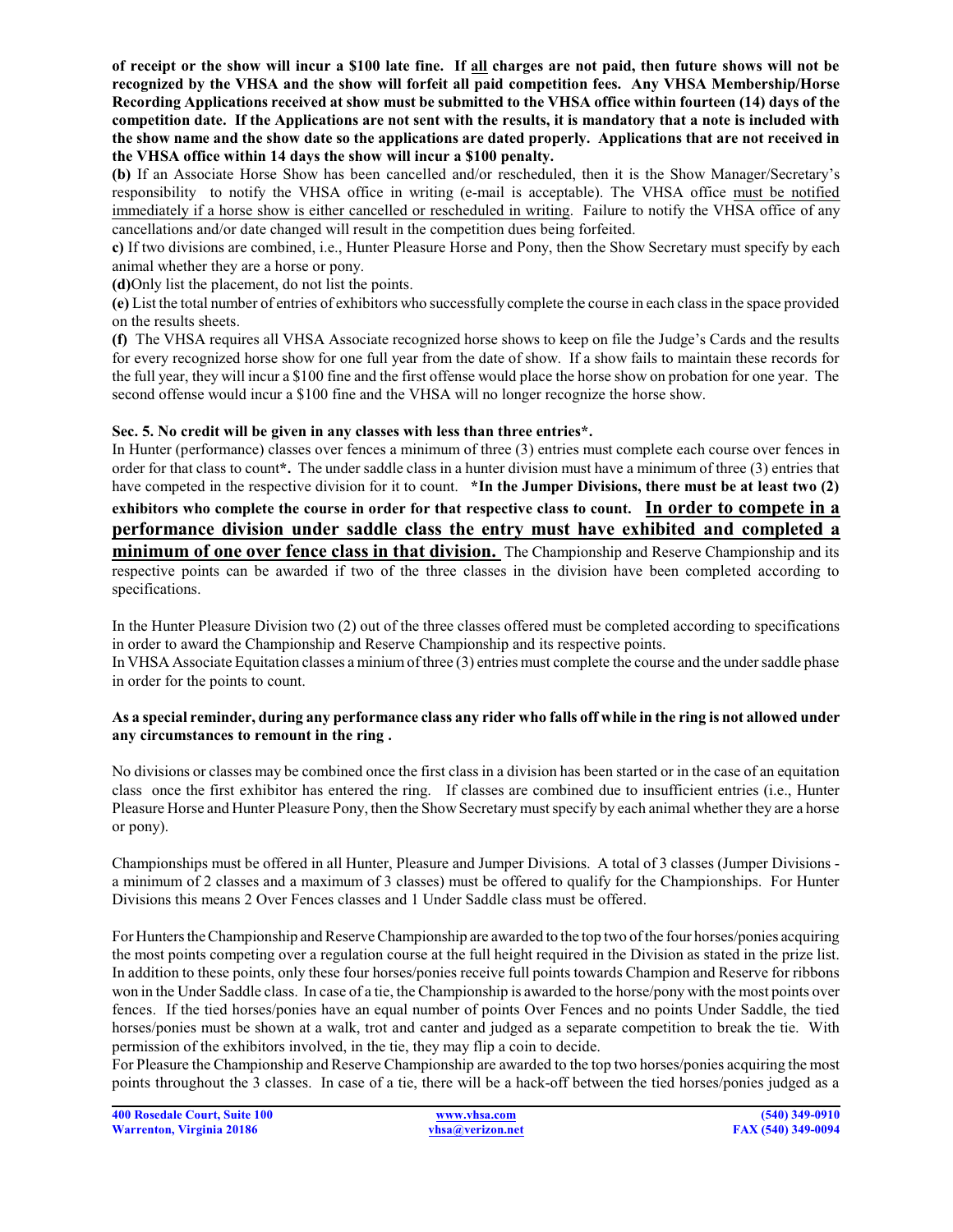separate competition to break the tie, or with permission of the exhibitors involved, they may flip a coin to decide. For Jumpers in individual classes, exhibitors who are tied for 1st place after the initial rounds must jump off, refer to USEF Rule JP141. Exhibitors who are tied for other than 1st place may either remain tied or be placed according to their times taken to complete the course in the 1st round, if so stated in the prize list. Exhibitors may toss a coin to decide who gets what ribbon, unless management has provided extra ribbons. The placings shall be made as if all ties are broken, i.e., if 2 are tied for 2nd place no 3rd place will be awarded, or if 4 are tied for 3rd place, no other ribbons will be awarded unless 7th place is awarded, because if the tie was broken these places would be awarded. For Championship points, the points for the tied position down to the next awarded position will be added together and divided between the tied mounts. For example in the above examples, the two mounts in the 2nd place tie would each get 5 points  $(6 +$  $4 = 10$  divided by  $2 = 5$ ). If a tie exists for Champion, all tied mounts will remain tied and no Reserve Championship will be awarded. For points towards year-end awards, the Championship and Reserve Championship points will be added together and divided equally among the tied mounts. If a tie exists for Reserve Champion all tied mounts will remain tied and the points for Reserve Championship will be divided equally among the tied mounts.

The following point system is for the 2022 Associate Horse Show Season for Hunter, Equitation and Jumpers. Each horse show is required to use this point system during their horse show and especially when pinning Champion and Reserve. If a show does not use the following point system, they will not be following the VHSA rules and will be considered not in good standing which may cause possible removal of VHSA sanctioning for any future shows.

| <b>Number of Exhibitors</b>                  | 1st | 2nd | 3rd | 4th | 5th | 6th |
|----------------------------------------------|-----|-----|-----|-----|-----|-----|
| 3 <sup>*</sup> exhibitors up to 5 exhibitors | 10  |     |     |     |     |     |
| 6 exhibitors up to 9 exhibitors              |     |     |     |     |     |     |
| 10 exhibitors or higher                      | 12  |     |     |     |     |     |

*\*with the exception of Jumper Divisions which is allowed a minimum of 2 exhibitors to complete the course (Hunters must have a minimum of 3 to complete the course)*

Champion: 10 points

Reservie: 6 points

## **The number of exhibitors for the Division will be determined by the number of horses or ponies shown successfully (completed the course) in the first performance (over fences) class of all Hunter Divisions and the number of horses or ponies shown in the first class of the Hunter Pleasure Divisions.**

We still require three (3) entries to fill a Hunter class, but will award a Champion and Reserve if there are a minimum of three (3)entries in any two (2) of the three (3) classes offered.

Jumpers may offer only two (2) classes for a division with a minimum of two exhibitors who successfully complete the course. Champion and Reserve points will be given if there are a minimum of two entries in one of the two classes offered.

The Associate Championship Horse Show will award double points and additional 10 and 6 points for Championship and Reserve. Year end points will only include the exhibitor's top ten best horse shows, plus any points accrued at the Championship Show will be added to the exhibitor's top ten for the final year end total. With the exception ofthe VHSA Associate Equitation Classes which will be total points for year-end.

## **Sec. 6. General Rules**

**(a)** It is up to the exhibitor to rectify their point discrepancies thru May 31st by July 31st, or the points prior to May 31st will stand as is. It is also up to the exhibitor to rectify their point discrepancies by October 31st, or the points after May 31st and prior to October 31st will stand as is. All points are final as of November  $20<sup>th</sup>$ .

**(b)** The Associate year will end with the Associate Championship Horse Show. Associate Horse Shows will only be allowed to be held through the last full weekend in October, with restrictions, or depending on the calendar, no Hunter shows will be recognized by the VHSA Associate Program at least two weeks prior to the VHSA Associate Championship Hunter Horse Show. The new Associate show year will not begin until after the VHSA Convention weekend.

**(c)**Associate Show Managers have to be a VHSA Member at the time that the Competition Application is submitted to the VHSA office in order for their show(s) to be VHSA recognized. If a Show Manager's farm is already recorded with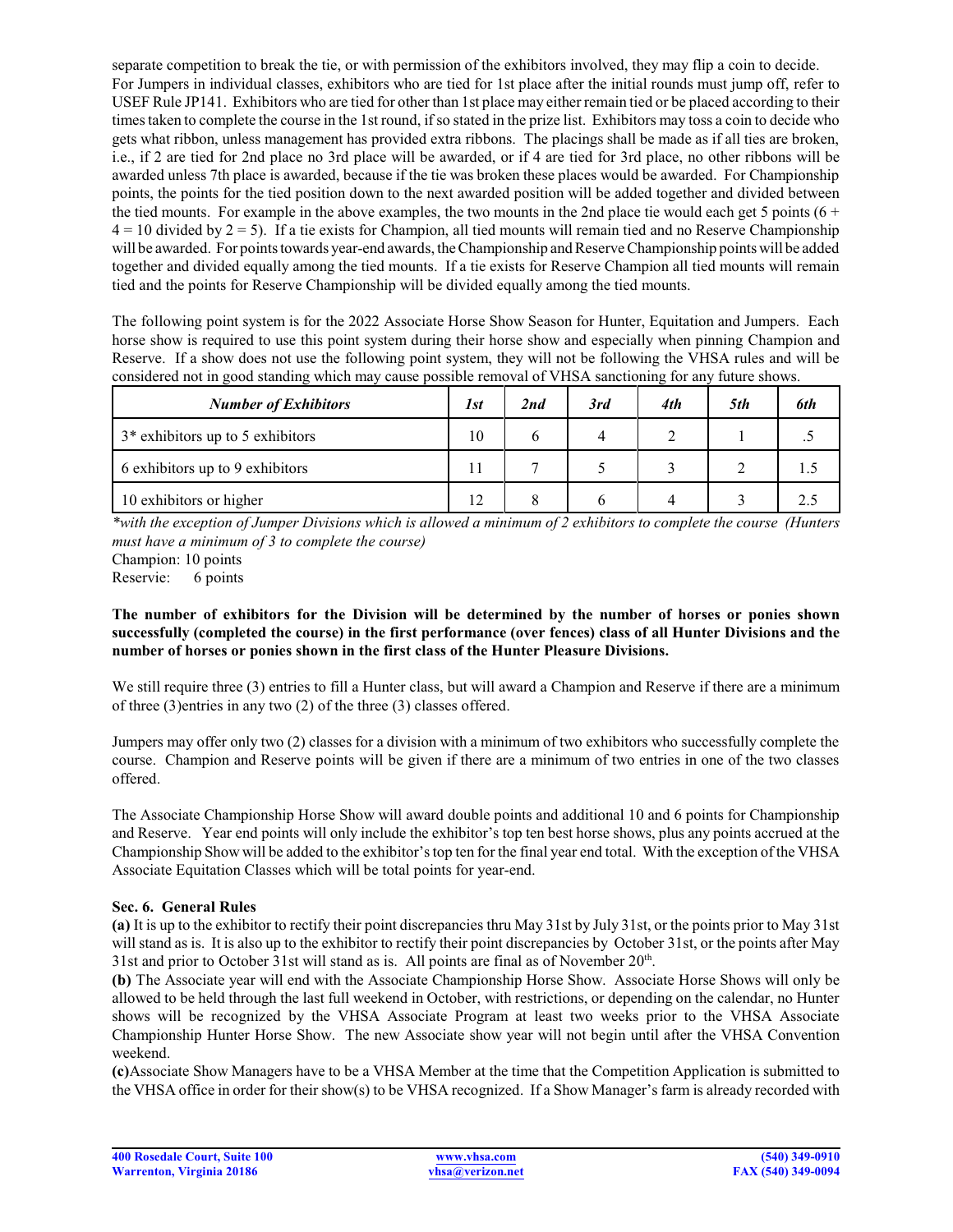the VHSA, then it is not necessary for the Show Manager to become an individual member. If the show results are received in the VHSA office and the Manager and/or the farm is not a current VHSA Member, then a \$100 fine will be imposed.

**(d)** All protests, charges and/or grievances concerning the VHSA Associate Program, VHSA Associate Horse Shows, or the VHSA Associate Year-End Championship Horse Show, must be referred to the VHSA Associate Executive Committee via the VHSA office, 400 Rosedale Court, Suite 100 Warrenton, VA 20186. The office must be notified within (5) five working days of the alleged violation or it will not be considered. Protest can only be filed by VHSA members, officials of the Horse Show or the parent of a Junior member. With the exception of show officials, a protest can only be filed by a member or the parent of a Junior member that have participated in the horse show in question, and in the class, classes or division in which the alledged violation occurred. All protests must be accompanied by a deposit of \$100 made out to the VHSA Associate Program. In the case of a protest, charge or grievance, the Associate Executive Committee will be guided by, but not held to established protest rules as stated in Rule 9, Part III, of the VHSA Rule Book. The maker of a protest or charge must be prepared to substantiate the protest or charge by personal testimony at a hearing or by sworn statements, witnesses or other evidence. In all cases, the findings, decisions and disciplinary actions, if warranted by the VHSA Associate Executive Committee will be final.

It should be noted that the Associate Program is designed to allow participating horse shows, horse show series, horse show associations and their individual members an opportunity to compete for state year-end awards and to participate in a year-end Championship show. Many of the participating groups have guidelines and specifications that vary from others, the only requirement is that they all adhere to the Associate guide lines. In that vein, it should be pointed out that the Associate Executive Committee will not handle all protests, charges or grievances submitted, but in many cases they will be referred back to the participating show, horse show series or association to be resolved.

**(e)** The VHSA Associate Program does not currently have a pony measurement program in place. The VHSA Associate Program does, however, require that each pony owner be able to sign a statement that their pony is being shown in it's correct division by height as spelled out in the VHSA Regular rules.

*All ponies are subject to being measured at the VHSA Associate Championship Horse Show.*

**(f)** As a service to our Associate sanctioned horse shows, any VHSA member who has an outstanding horse show debt with one of our Associate recognized horse shows will be ineligible, as well as the horses recorded in their name, to continue to accrue VHSA points as well as compete in the VHSA ASSOCIATE CHAMPIONSHIP HORSE SHOW. Once the VHSA has received written confirmation from the horse show that the debt has been cleared, that individual and horses recorded in their name will again be in good standing and eligible for points and also to compete at the VHSA ASSOCIATE CHAMPIONSHIP HORSE SHOW if eligible.

In order to utilize this service the debt must be at least thirty days in arrears and the member horse show must notify the VHSA office in writing with the horse show name, date, horse show contact person with telephone number/e-mail address, debtors name, amount owed and for what reason. There is a \$10 charge for this service to cover the "Certified" mailing expenses. The exception to this is any debt occurred within thirty days of the Championship Horse Show can be expedited by providing the VHSA office with the afore mentioned information.

**(g)** In cases of broken equipment or loss of shoe while competing, the rider or handler must stop to address the situation without penalty. If the rider knowingly continues, they will be eliminated. In case of the jump(s) falling over due to weather or act of God, the rider must remain in the ring until receiving instructions from the judge(s) or be eliminated. In this instance, the decision of the  $i$ udge $(s)$  is final.

**(h)** The Hunter Division is open to horses, stallions, mares or geldings. However, stallions are prohibited from exhibiting in all Equitation Classes as well Junior/Children Exhibitors' and pony classes/divisions. Stallions may be ridden in all other Hunter Divisions that are not restricted to Junior/Children's.

## **Sec. 7. VHSA Medal Classes**

For now there is no restriction on having a licensed judge for the VHSA Medal Classes at Associate Shows.

**(a)** Entries shall not have reached their 18th birthday. Shows are encouraged to offer adult equitation classes for riders who have reached their 18th birthday.

**(b)** In equitation classes only the rider is being judged, therefore any horse suitable for a particular style of riding and capable of performing the required class routine is acceptable. Stallions are prohibited. In Hunter Seat classes, the fall of horse or rider shall eliminate a contender. If such fall (or three disobediences in a Hunter Seat competition) occurs during a ride-off, the rider shall be placed last of all those chosen for the ride-off. Any rider not having his mount under sufficient control shall be dismissed from the ring and shall be disqualified from that class. Riders must remain on the same mount throughout all phases of an equitation class until the judge requests a change.

**(c)** Offering of money prizes in Equitation classes is forbidden.

**(d)** To be eligible for Junior, Children's or Pony VHSA High Score Awards, VHSA Equitation Classes restricted to Junior riders, and VHSA Special Awards restricted to Junior riders, a Junior exhibitor may not receive remuneration for riding as a competitor in any classes at VHSA member shows. Remuneration for this purpose shall be defined as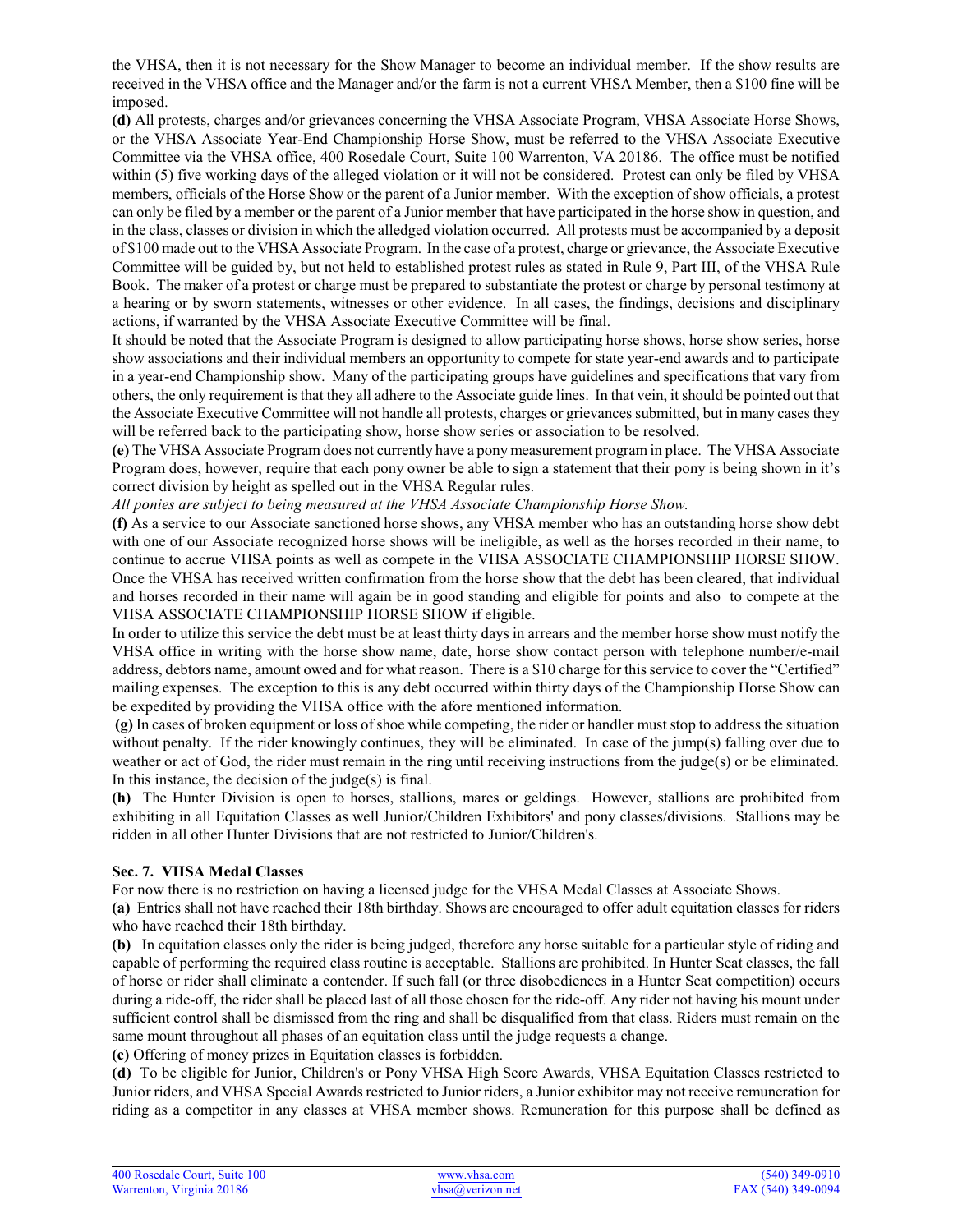payment, directly or indirectly, of money or its equivalent for the service of riding in competition. This does not include reasonable reimbursement for documented expenses nor a reasonable gift (other than money or its equivalent).

#### **Sec. 8. Appointments.**

**(a) Personal.** Exhibitors and judges should bear in mind at all times entries are being judged on ability rather than on personal attire. Riders should wear conservative coats , breeches (or Jodhpurs), and boots. Protective, conservative colored head gear with no additional adornments is mandatory. Spurs, crops or bat optional. Judges may penalize riders not so attired.

**(b) Tack.** Regulation snaffles, pelhams, full bridles, all with cavesson nosebands are recommended. Martingales are optional in classes over jumps. They are prohibited in classes not to jump. Any change of equipment during a class and non-conventional tack or equipment may be penalized at the discretion of the judge. Boots and conservative colored bandages are permitted.

## **Sec. 9. Class Routine.**

**(a) Over Jumps.** The performance begins when the horse enters the ring or is given the signal to proceed after entering the ring. Except for refusals, jumping faults of the horse are not to be considered unless it is the result of the rider's ability. A refusal is considered a major fault and three refusals, cumulative will eliminate. If a refusal occurs in a double or triple, riders shall rejump all elements of the combination. Any or all rider may be called back to perform at a walk, trot and canter, or to execute any appropriate test required by the judge, according to class requirements. The following constitute major faults and may be cause for elimination: (1) a refusal; (2) loss of stirrup; (3) trotting while on course when not part of test; (4) loss of reins. Classes shall be held over reasonable jumps. Types shall be left to the discretion of management. In Maiden, Novice, Limit and classes for under 14 years, jumps shall not exceed 3', wings at least 30" wide are compulsory. In Intermediate jumps shall not exceed 3'3". Open, Medal and classes for 14 to 18 years, jumps shall not exceed 3'6", wings are optional. A change of lead and a combination is required in Limit and Open classes. Combinations are prohibited in classes restricted to Juniors 12 years old and under unless required in specific association's classes.

**(b) Not to Jump.** Rider shall enter ring, and shall proceed at least once around ring at each gait, and on command, reverse and repeat. The order to reverse may be executed by turning either towards or away from the rail. Light contact with horse's mouth is required. Any or all riders may be required to execute any appropriate tests required by the judge. All tests used must be on the flat. Riders may be asked to work collectively without stirrups in 14 and Over and Open classes.

## **Sec. 10. Class Specifications.**

**(a)** VHSAJUNIOR CHAMPIONSHIP EQUITATION ON THE FLAT CLASS. Open to Junior members ofthe VHSA, who have not reached their 18th birthday, mounted on horses. Rider must be a member of the VHSA before the class. All riders must show all working gaits (walk, trot, and canter) in both directions as well as lengthening of stride at all working gaits in each direction. The sitting trot should be a working sitting trot. The counter canter in both directions is required and no more than 12 riders may counter canter at one time. The judge may request additional tests on the flat as a group or individually. Martingales are prohibited. Qualifying points for finals awarded on the same basis as for the VHSA Hunter Seat Medal Over Fences. There must be at least three (3) exhibitors to fill the class and three (3) exhibitors must complete the class in order for that particular class to count. Six Ribbons. No additional medal fee charged to horse shows. This Medal can be combined with the VHSA Amateur Equitation on the Flat Class. In the Finals, same testing applies.

**(b)** VHSA PONY EQUITATION MEDAL CLASS: Open to Junior Members of the VHSA who have not reached their 18th birthday. Rider must be a member of VHSA prior to entry in the class. To be ridden on ponies over a course of not less than 6 obstacles; 2'3" for ponies not exceeding 12.2 hands, 2'6" for ponies over 12.2 hands and not exceeding 13.2 hands, and ponies over 13.2 hands not exceeding 14.2 hands jump 2'9" - 3'. Jumping faults of mount not to count. Fall of pony or rider or three disobediences shall eliminate a contender. Entrants in this class may not compete in the VHSA Hunter Seat Medal Class at the same show. There must be at least three (3) exhibitors to fill the class and three (3) exhibitors must complete the course in order for that particular class to count. Six Ribbons. The VHSA Pony Medal may run concurrently with the small, medium and large pony division, and may be combined with the MHSA Pony Medal Class. Test must be included in the original course. At the Finals, the judge must test at least the top 4 over fences.

**(c)** VHSA PONY EQUITATION ON THE FLAT. Open to junior members of the VHSA, who have not reached their 18th birthday, mounted on ponies. Rider must be a member of the VHSA prior to entry in the class. Riders must show all working gates (walk, trot and canter), sitting trot, as well as a lengthening of stride in at least one gait in each direction. The counter canter in both directions is optional and no more than 12 riders may counter canter at one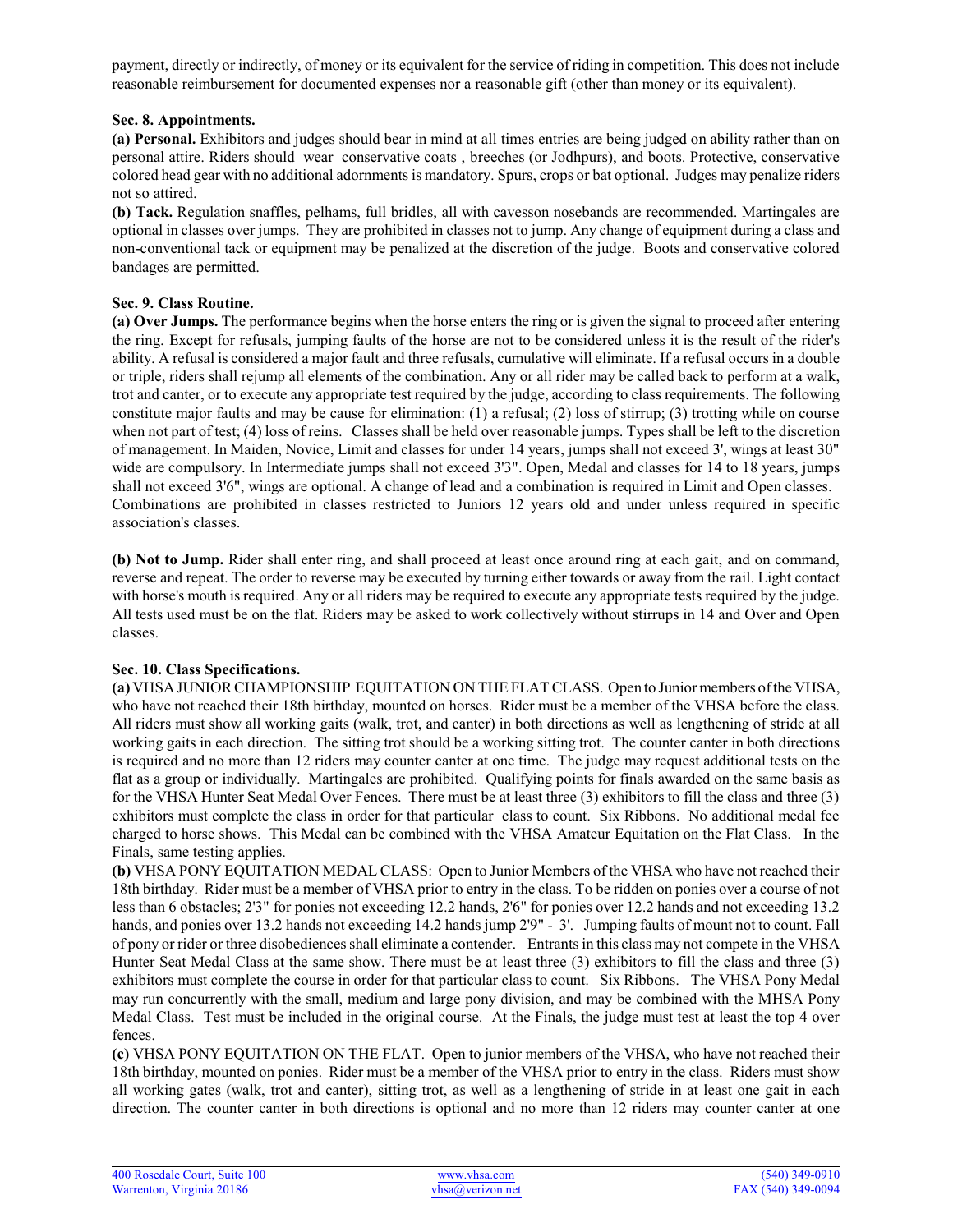time. The judge may request additional tests on the flat as a group or individually. Martingales are prohibited. There must be at least (3) exhibitors to fill the class. Six ribbons. This Medal cannot be combined with any other VHSA Medal or any other Division/Class.

**(d)** VHSA CHILDREN'S PONY MEDAL CLASS: Open to junior members of the VHSA who have not reached their 18th birthday as of December 1 of the current competition year. Testing must be included in the course. Open to ponies only. Small and medium ponies to jump 2'0. Large ponies to jump 2'6". Riders may not compete in any class where the fence height exceeds 2'6" at the same show. There will be no additional test for this class. The VHSA Children's Pony Medal may run concurrently with the small, medium and large children's pony division, and may be combined with the MHSA Children's Pony Medal Class. There must be at least (3) exhibitors to fill the class. Six ribbons. In the Finals, the judge must test at least the top 4 over fences. The top 20 point earners qualify for the finals to be held at The Warrenton Pony Show.

**(e)** VHSA CHILDREN'S MEDALCLASS: Open to Junior members of VHSA who have not reached their 18th birthday. Riders may not compete in any class where the fence height exceeds 3 feet, 3 inches (1.0m) with the exception of the Childrens/Adult Jumper division, at the same show, where a rider may not jump higher than 3'9" (1.15m). Rider must be a member of VHSA prior to entry in the class according to Article II, 3. Open to horses only. To be shown over a course of not less than six (6) obstacles at three (3) feet, which must include one combination and two changes of direction. All VHSA Medal Class courses must have at least two of the following inside the course: a roll back turn, a broken or bending line, an end jump, a narrow jump, or a long ride to a single jump. This also applies to the show hosting the VHSA Adult/Children's Hunter Medal Finals. The judge must call back at least four exhibitors for further testing over fences. Fall of horse or rider or three disobediencesshall eliminate a contender. There must be at least three (3) exhibitors to fill the class and three (3) exhibitors must complete the course in order for that particular class to count. Six Ribbons. This Medal can be combined with the VHSA Adult Medal. In the Finals, same testing applies.

**(f)** VHSA ADULT AMATEUR MEDALCLASS: Open to horses only. Rider must be a member of VHSA prior to entry in the class according to Article II, 3. and must hold a current amateur card issued by USEF. To be shown over a course of not less than six (6) obstacles at three (3) feet, which must include one combination and two changes of direction. All VHSA Medal Class courses must have at least two of the following inside the course: a roll back turn, a broken or bending line, an end jump, a narrow jump, or a long ride to a single jump. Riders may not compete in any class where the fence height exceeds 3 feet, 3 inches (1.0m) with the exception of the Childrens/Adult Jumper division, at the same show, where a rider may not jump higher than 3'9" (1.15m). This also applies to the show hosting the VHSA Adult/Children's Hunter Medal Finals. The judge must call back at least four exhibitors for further testing over fences.. Jumping faults of mount not to count. Fall of horse or rider or three disobediences shall eliminate a contender. There must be at least three (3) exhibitors to fill the class and three (3) exhibitors must complete the course in order for that particular class to count. Six Ribbons. This Class can be combined with the VHSA Children's Medal. In the Finals, same testing applies.

**(g)** AMATEUR EQUITATION ON THE FLAT. Open to all amateur members of the VHSA mounted on horses. Rider must be a member of the VHSA prior to entry in the class. Riders must show all working gates (walk, trot and canter), sitting trot, as well as a lengthening of stride in at least one gait in each direction. The counter canter in both directions is optional and no more than 12 riders may counter canter at one time. The judge may request additional tests on the flat as a group or individually. Martingales are prohibited. There must be at least (3) exhibitors to fill the class. Six ribbons. This Class can be combined with the VHSA Championship on the Flat Class. In the Finals, same testing applies.

**Sec. 6. Tests from which Judges Must Choose.** No other tests may be used. Tests may be performed either collectively or individually. Instructions must be publicly announced.

(1) Work collectively at a walk, trot or canter.

(2) Jump obstacles on figure eight course.

(3) Jump low fences at a trot as well as at a canter. The maximum height and spread for a trotting fence is 3' for horses and 2' for ponies.

(4) Figure eight at canter on correct lead, demonstrating simple change of lead. (This is a change whereby the horse is brought back into a walk or trot and restarted into a canter on the opposite lead.)

Figures to be commenced in the center of two circles so that one change of lead is shown.

(5) Counter canter a jump

(6) Ride without stirrups, irons may be crossed.

(7) Change leads on a line demonstrating simple or flying change of lead.

(8) Question(s) regarding basic horsemanship, tack and equipment and conformation.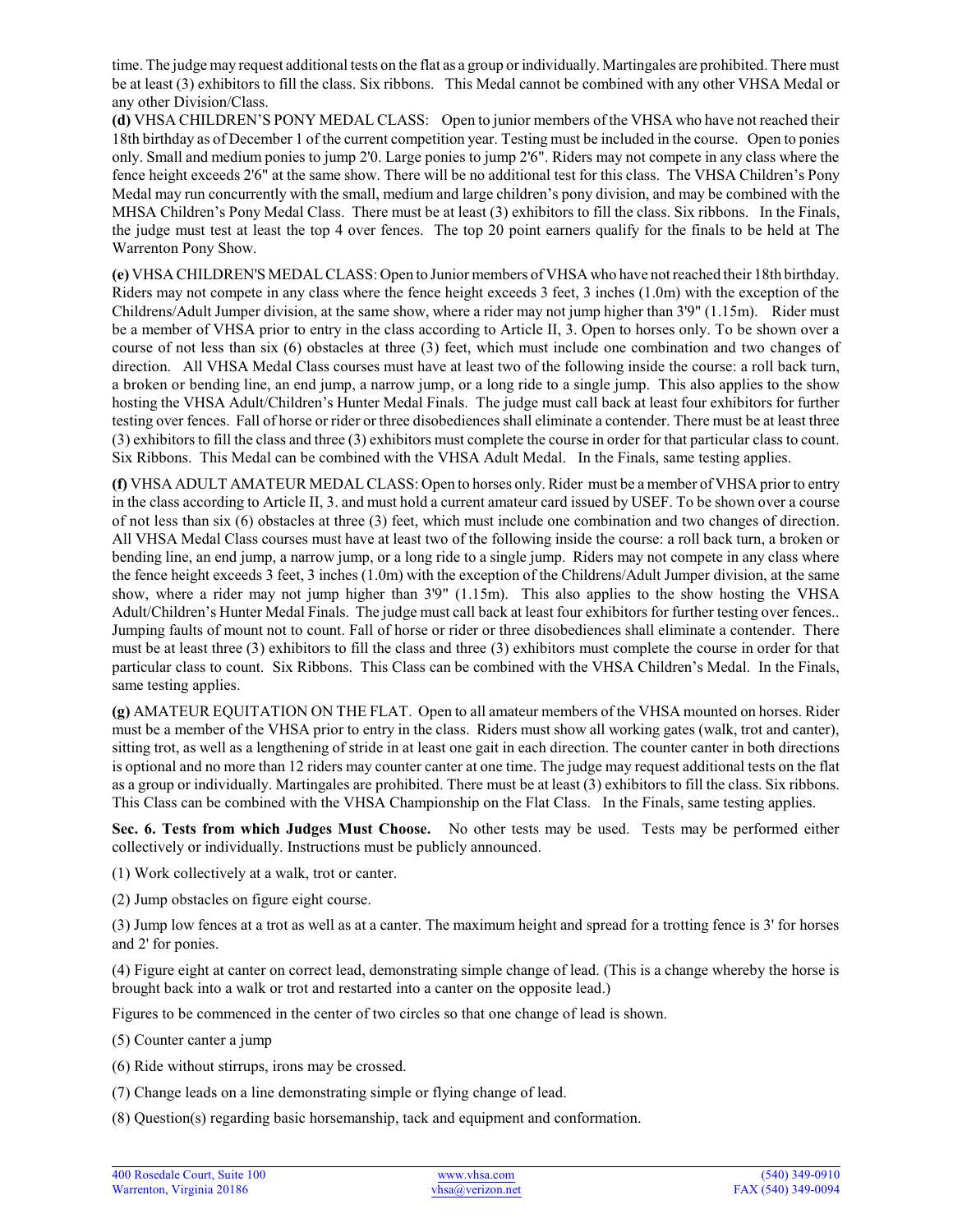(9) Execute serpentine at trot and/or canter on correct lead demonstrating simple or flying changes of lead.

- (10) Figure eight at canter on correct lead demonstrating flying change of lead.
- (11) Hand gallop a jump
- (12) Hand gallop.
- (13) Change horses. (Note: This test is the equivalent of two tests).
- (14) Halt (four to six seconds) and/or back.

(15) Figure eight at trot, demonstrating change of diagonals. At left diagonal, rider should be sitting the saddle when left front leg is on the ground; at right diagonal, rider should be sitting the saddle when right front leg is on the ground; when circling clockwise at a trot, rider should be on left diagonal, when circling counter-clockwise, rider should be on right diagonal.

## **Sec. 12. Membership.**

Junior Membership dues are \$50 annually for an individual who has not reached their 18th birthday by December 1st of the current show year. Senior Membership dues are \$60 annually for an individual who is 18 years of age or older and Farm/Corporation dues are \$60 annually. Competition dues are \$65 per horse show or \$50 per day for consecutive, multiple day shows. Membership fees for individuals, farm/corporation and competitions may be fixed by the Board of Directors for any year succeeding an annual meeting. It is the responsibility ofshow management to accept all VHSA membership and horse recording applications and to forward them with proper payment along with the show results to be received in the VHSA office no later than fourteen (14) days after the competition date. Any person or persons who submits a check to the VHSA that is returned due to insufficient funds will receive an invoice from the VHSA for the amount of the check as well as a \$50 penalty fee. At this time, the person or persons will be considered not in good standing, points will not count and all privileges will be suspended. Privileges will not be reinstated until a valid money order or cashier's check is received in the VHSA office. If the VHSA office does not receive the entire amount due within thirty (30) days from the date of the invoice, the person or persons name will be posted on the VHSA website as not in good standing and why.